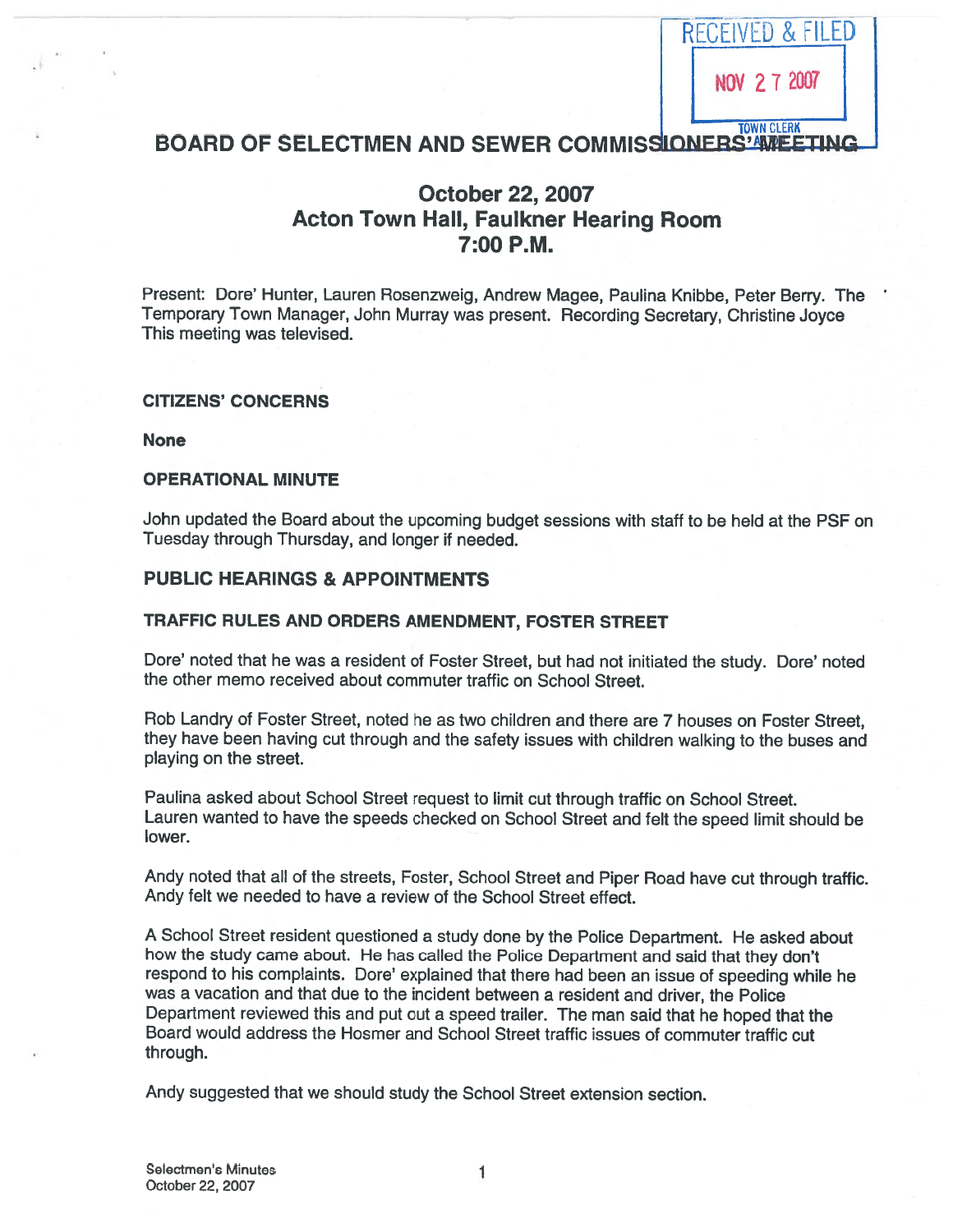Cory York, Engineering Assistant discussed the way the Town monitors these traffic issues by setting up the traffic counters, and working with the Police Department. He discussed the 85% percentile and that Mass Highway and the Registry still monitor changes. ANDREW MAGEE - Moved to table the decision on the Foster Street until we look into and do the School Street extension traffic study. DORE' HUNTER - Second.

Dore' noted he would vote no on the Motion as it is <sup>a</sup> neighborhood, and does not think it should wait. Andy said it we need to ge<sup>t</sup> the data. Dore' felt that it should be implemented as soon as possible.

Peter asked about the Police Department review and wanted more input from the Staff.

### ANDREW MAGEE WITHDREW HIS MOTION.

LAUREN ROSENZWEIG — Moved that we accep<sup>t</sup> the change to the Traffic Rules and Orders to close off Foster Street to no through traffic between 6am to 9am, and signs installed on Hosmer at Foster and we carefully consider addressing the speed issues on School Street.

PAULINE KNIBBE - offered a friendly amendment to the motion, that we conduct the speed study on School Street extension from Route 2 to Lawsbrook Road. ANDREW MAGEE Second. Paulina withdrew her friendly amendment. UNANIMOUS VOTE

## LAND/WATER USE STUDY GROUP DISCUSSION

The committee reviewed their presentation with the Board. They felt that the district needs to look at long term implementations for Source Protection and Conservation. They have worked with Concord and Boxboro to protect our water supply. They discussed the rate structure and that the other communities use different formulas. They also have to think about new water sources. We have to remember we could have <sup>a</sup> well go down at any time and we need to look for additional well sites. They are looking at bedrock sites in Liffleton.

They are looking to collaborate with the surrounding communities. And should the Water District provide water outside the town's boundaries. The committee said they do provided that there has to be <sup>a</sup> benefit to the Water District, and it must go before the Water Users for vote.

Dote' noted that the WD provides <sup>a</sup> good service. Most people that come in don't know the history and expec<sup>t</sup> to have public water.

Paulina thanked them for the repor<sup>t</sup> and she is concerned about the chemicals and drugs that could flow with the water supply. She also is concerned about the Assabet Ill and <sup>p</sup>lans to open <sup>a</sup> well that was closed due to contamination by Grace. The voters were asked to approve opening of the well. They retested the well and after <sup>a</sup> few hours they had <sup>a</sup> problem with equipment and noted that there were no contaminates found at that time. They will continue to review this well. Paul noted that the well has <sup>a</sup> tremendous amount of water and they say in 100 years down the line, it has the capacity to provide water to the whole town. They will move forward to restricting that well and providing the extra resources to the town.

Paulina asked about the agreemen<sup>t</sup> between Quail Ridge and the District to supply potable water to water the grass.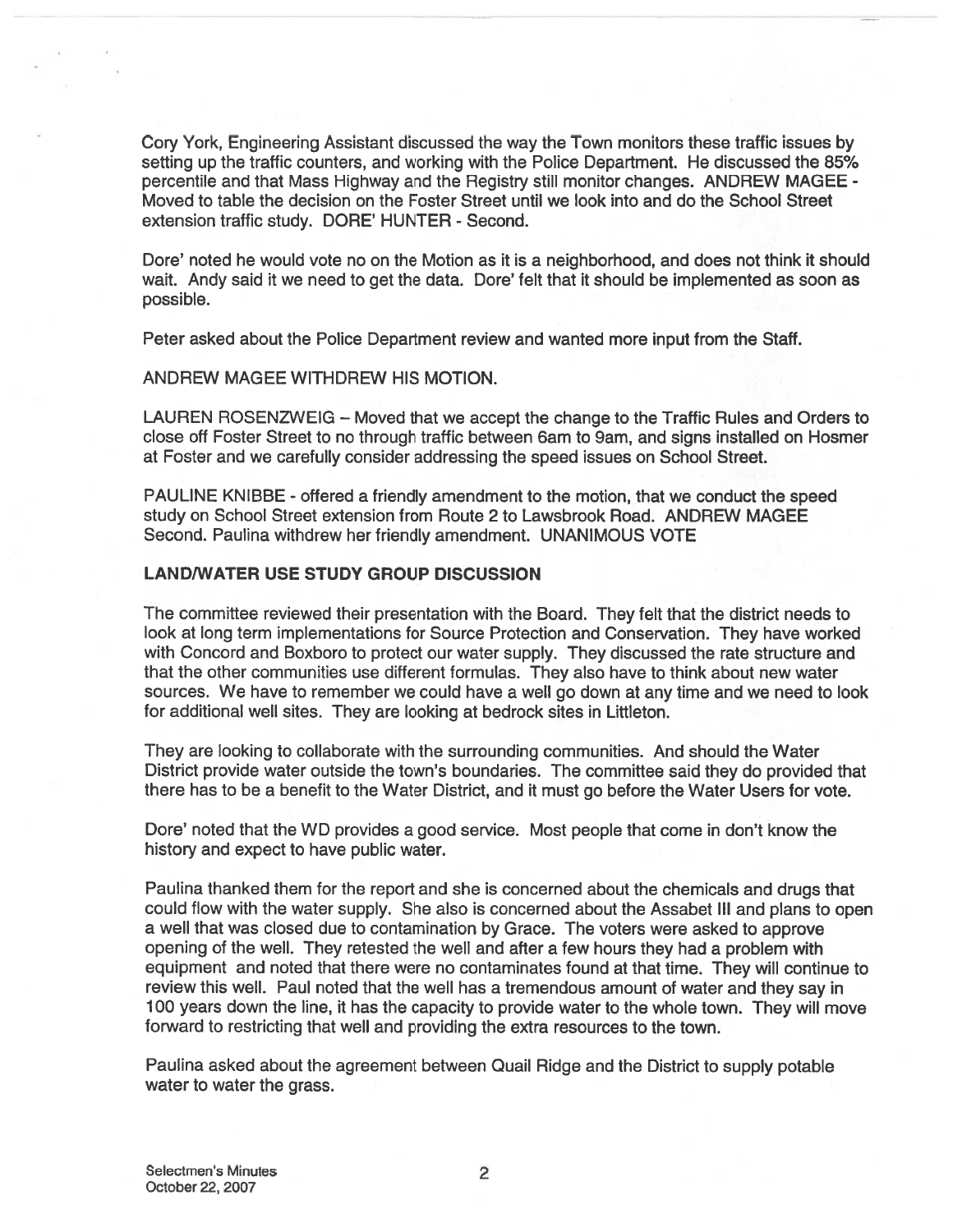Lauren is <sup>a</sup> member of Quail Ridge and would not discuss those issues. Lauren asked about the expansion of the Districts.

Andy asked if should we provide water out of the District and what if we have to close <sup>a</sup> well, and then what do we do. Andy asked about the final recommendation with regard to the question of providing water out of town. Andy said that in the end, it will be <sup>a</sup> case by case decision.

Greta Elkhart said that their original charge is complete but that the Water District asking them to continue to review the need.

### AUDUBON HILL SEPTAGE REPAIR

Dore' asked about the understanding that thisis maintenance work per Doug Halley. Mr. Stacy Angle, 1 11 Audubon Hill North Association President of the Board of Governors, thanked the Town for their support. He noted the history of the system that is owned by Audubon Hill and leased to the town for 1.00 per year. He discussed the maintenance of the building which relieved them the responsibility of the building. He felt that the sewage at the senior center slipped thought and noted article 8.3 that said that the Septic/sewer furnished to the senior center and be separately metered and paid for the services

Dore' noted that something had gone wrong and what was the problem. They could not pass Title 5 in December of 2005 and they have been working the problem with the Board of Health. John would need to look at article 8.3 and it is clearly up to the Board. We have regularly pumped and we have taken over the landscaping not provided by the Board of Governors.

Dore' felt that he would like to review the document and ask council to review the agreement. We may want to rewrite the agreemen<sup>t</sup> so if it comes up in the next 100 years, it will be clear how to handle it.

Andy noted we are users and feels it is reasonable, but we need to check the contract to see if we can pay the requested \$20,000. Andy would proceed on the assumption and we are accountable for some of the cost. Lauren too agreed and that the \$20,000 is alright once the contract was reviewed. Paulina too agreed with Lauren and Andy. Mr. Angle noted the cost is based on one sixth of the cost of the repair. Dore' asked John to consult counsel and see if it is permissible and suggested language to make it clear going forward for the future.

### TRAFFIC ON MAPLE STREET

Dore' noted that the speed counters data has been reviewed and noted that the speed is within the 85% on Maple Street. Corey York said it would not be an effective tool to slow traffic to install <sup>a</sup> speed hump. Corey noted the Pope Road review and those drivers habits did not change and folks did not decrease speed. Dore' spoke about the speed hump on Windsor Ave. Corey noted that that is 20 feet wide and it is <sup>a</sup> more gradual thing and you can drive 25-30 miles per hour, but the smaller the distance the more it becomes uncomfortable to go over the Bumps at <sup>a</sup> greater speed. People are driving 36 miles per hour on Central and Windsor Ave. Dore' said he felt that we could not help them. Lauren said she noted that the residents wanted to see the cars coming down the street so they could be aware of them. They also need <sup>a</sup> place to walk safely. Lauren noted the issues of the commuters and thinks patrolling and letting the word ge<sup>t</sup> out that you will be ticketed will slow down the cars.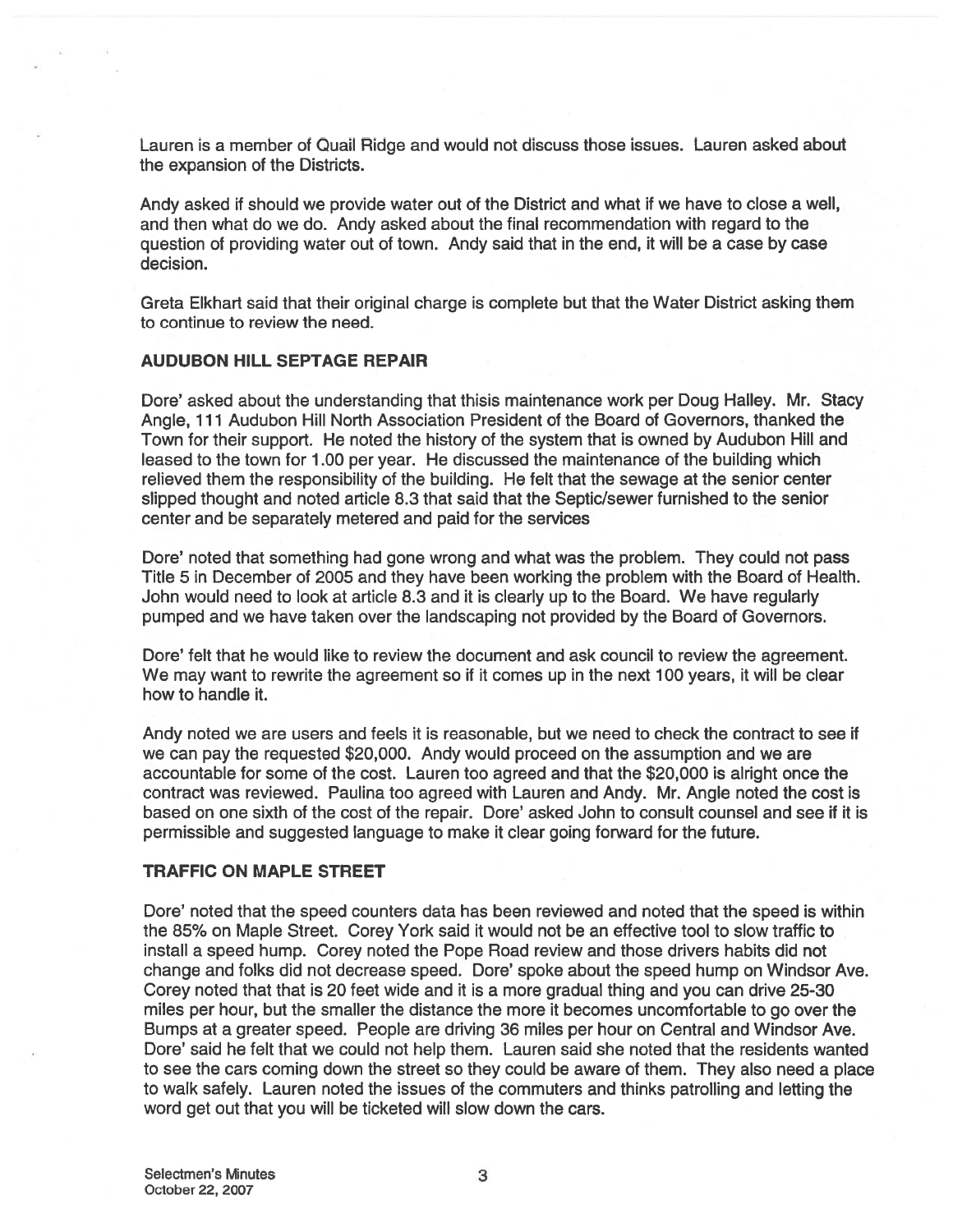Andy noted the total per day vehicle trips was 1078 which is not <sup>a</sup> lot of traffic. Andy noted that were going down Maple Street was 275 or 800 vehicles did not go down Maple Street but went down Stow Street. Andy noted the local neighborhood trips is 785 per day. Peter asked about <sup>a</sup> children sign at Maple. Corey will review to see if they have one posted. Lauren noted that they have reinstituted the Jones Field program and pu<sup>t</sup> the word out that we have spaces available. She also wanted to educate the drivers about speed and pedestrians. Dore' said that in the streets that there is <sup>a</sup> traffic problem that we might consider the suggestion to the citizens observing the traffic excessive speeds to ge<sup>t</sup> the license number and repor<sup>t</sup> the incident to the Police Department if the police ge<sup>t</sup> more than one complaint on the driver they speak with that person. Dore' asked John to run this by Town Counsel. Dore' said that we cannot honor this reques<sup>t</sup> and asked, John to draft <sup>a</sup> letter for his review in this regard.

## DOG POLICY AT NARA PARK

Dote' noted that we should have advertised the issue more widely for interested people. Dote' asked that we provide more notice and pu<sup>t</sup> it over to the next meeting

OSENZWEIG - Move that we continue the discussion of Canine control on town  $\lambda$  November 5<sup>th</sup> at 8:00 P.M., and further to have the notice placed on cable, in the and at recreation areas, etc. PETER BERRY — second UNANIMOUS VOTE

## SELECTMEN'S BUSINESS

## META PEDESTRIAN CROSSING SURFACE IMPROVEMENT, CENTRAL STREET AT IDYLWILDE FARM

Dore' spoke about the problems with ladies with small children at this location. Dore' spoke to the MBTA person that pu<sup>t</sup> him in the direction for help. He was surprised that they had looked at it <sup>a</sup> day before and noted it could use work but were concerned about there not being <sup>a</sup> pedestrian gate on either side and they want it to look like West Acton. They said that they could not pay for this. Dore' came back from vacation and resumed the discussion; they said they are reviewing and that there was <sup>a</sup> man out at this time to review it. Dote' asked about the money and he said it will be around \$100,000 however, he predicted that they might pick up all but \$50,000 (or 15,000,). Dore' noted he has a meeting on Wednesday in Somerville, and asked if anybody wanted to come with him. Dore' wanted the Board's support. He felt that the Railroad should pay for it as they contributed to the problem.

## STATUS REPORT IN REGARD TO THE MAIN STREET SIDEWALK PROJECT OTHER BUSINESS

Andy gave an update on the project he has met with the Conant's and has presented to the Water District plans that would require some alterations on their property and they were receptive. He has discussed the placement of the sidewalks and noting that we would be able to save <sup>a</sup> few trees. No changes on Conant Property excep<sup>t</sup> the first deviation with the exception of having the sidewalk bumped out, but was not safe. When we ge<sup>t</sup> off the Conant land and are on the Water District's parcel, the District would need to bring this to the voters in March, and it was noted that DEP may not allow it anyway. Andy said we should proceed with the tree removal. Paulina asked to borrow those charts for <sup>a</sup> Wednesday meeting. Paulina asked that we move this along swiftly to accommodate town staffs schedules.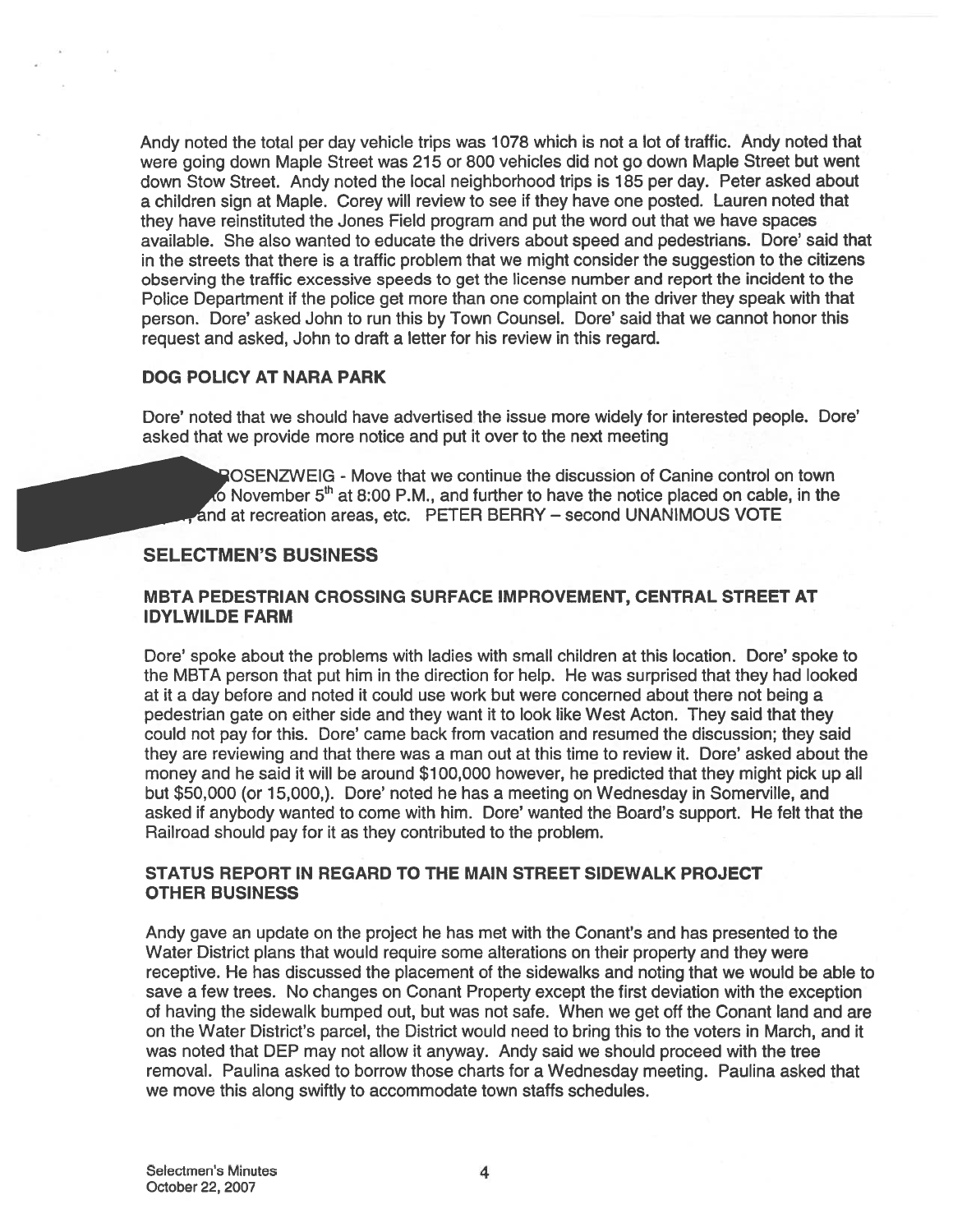Lauren asked if the sidewalk was closer to the Davis Trail, Andy said not really, and noted that Brewster was concerned about th <sup>a</sup> leakage of people into the property. Lauren also wanted to make sure that the signage for the Trail was in <sup>a</sup> historic flavor.

### OTHER BUSINESS

Peter said that the Wireless bylaw would be ready for the Spring Town Meeting.

Paulina spoke about the 4DB Change, she has submitted the testimony, and she cannot attend.

Paulina spoke about the letter to be sent to the newspaper concerning the Laramie Project and she has discussed this with the chair of the School Committee and would like to hear if people are willing and comfortable with this. Dore' feels it should have all names of the Board on the letter for the paper.

Lauren supports the letter being sent to the Newspaper. She is concerned that the students and parents be notified. Lauren asked for restraint and passive resistance and to avoid confrontation.

Andy agrees and his only concern is what this doesn't do that it doesn't warn folks and might make it difficult to stay silent if people are screaming at them. He felt that he agreed that we respec<sup>t</sup> their right to have an opinion and he urged passive resistance and to avoid confrontation.

LAUREN ROSENZWEIG - Move that we submit this letter to the Acton Boxboro Beacon reflecting the view of the BOS and School Committee and we expec<sup>t</sup> people attending will be exercising their Freedom of Speech in <sup>a</sup> restrained manner. ANDREW MAGEE — second. UNANIMOUSE VOTE

Lauren spoke about land use reform and transportation funds. Pam Resor is working at giving communities more freedom on how to develop their properties.

Lauren spoke about the consent item for the TAC. There is funding available for planning. She noted it was very technical and how would you marketing it.

Andy wanted to comment and congratulate the ABCC on the State's Ward for Robert Creeley, award. Mr. Creely was <sup>a</sup> poe<sup>t</sup> from Acton and he received the first award given by ABCC.

Andy reminded the Board that the Water Resources Committee will meet next week at 7:00, they will be fine tuning the plan.

Andy will attend <sup>a</sup> MassHighway meeting to discuss the Bruce Freeman Trail. They plan to have quarterly meetings. The next meeting is Wednesday at 10:00 a.m.

Dore' spoke about an employee who wanted to file an article about Deployed employees and compensation. He said that the Board may receive an article in this regard.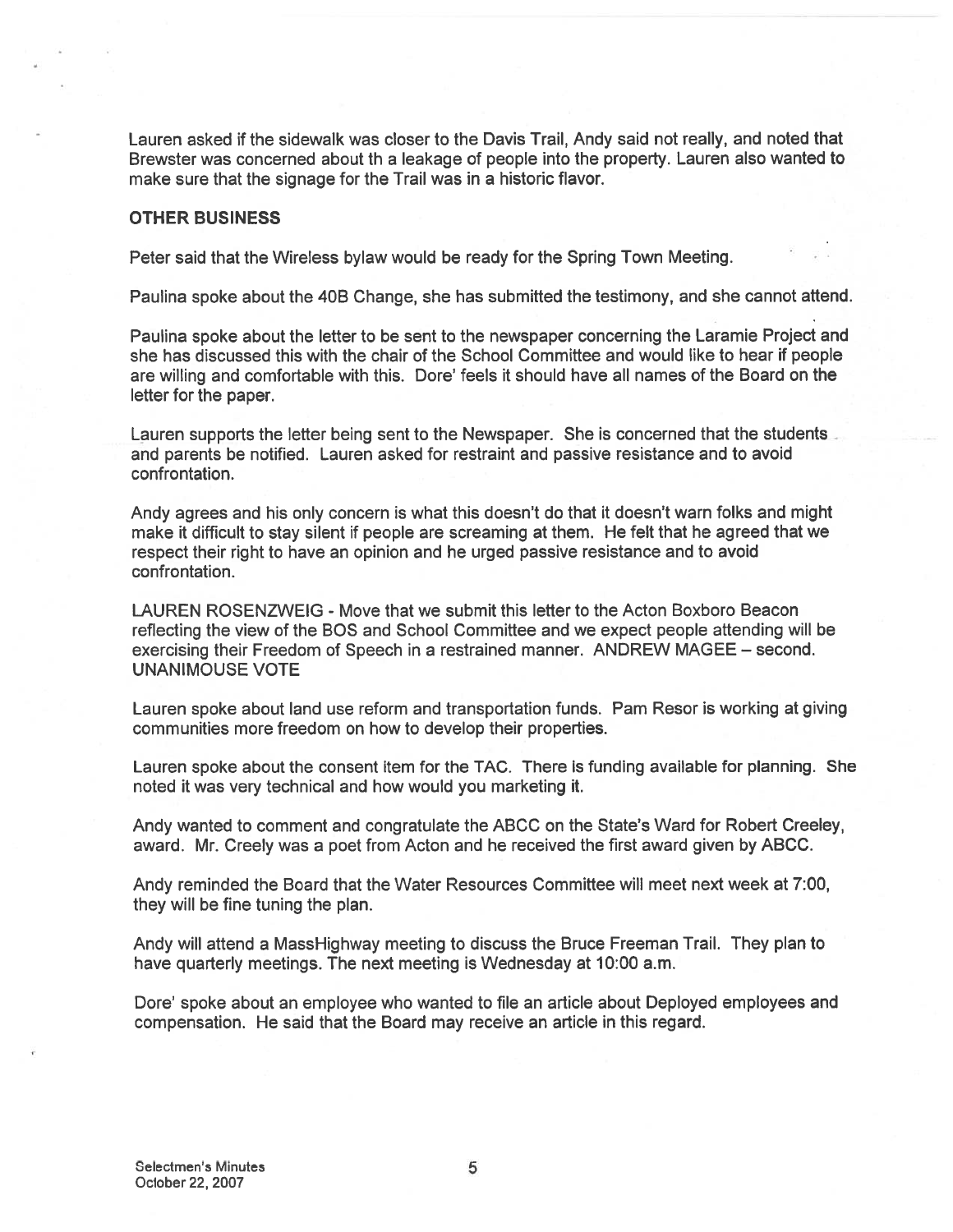#### TOWN MANAGER'S REPORT

John wants to move the fitness center to the 468 Main Street House. It is in the center of town and suggested we fund this if monies become available. It will bring down health care costs and help the firefighters with their activities. He is recommending that we move forward with this as money becomes available. The Board felt that we need more review of this. I MANAGER'S REPORT<br>
Wants to move the fitness center to the 468 Main Street House. It<br>
diggested we fund this if monies become available. It will bring do<br>
the firfighters with their activities. He is recommending that we

## CONSENT AGENDA

ANDREW MAGEE — Moved to accep<sup>t</sup> the Consent Agenda with <sup>a</sup> hold on 12. LAUREN ROSENZWEIG — second. UNANIMOUS VOTE

Peter asked if we have any employees serving. John said we have had three: two to Iraq and one to the New Orleans disaster site.

PETER BERRY — Moved to approve. LAUREN ROSENZWEIG second. UNANIMOUS VOTE.

### EXECUTIVE SESSION

ANDREW MAGEE - Move to go into Executive Session to discuss land purchase and lease agreements only to come back into Regular Session to adjourn. Roll Call was taken: All Ayes

Christine Joyce, Recording Secty

19 November 2007

Date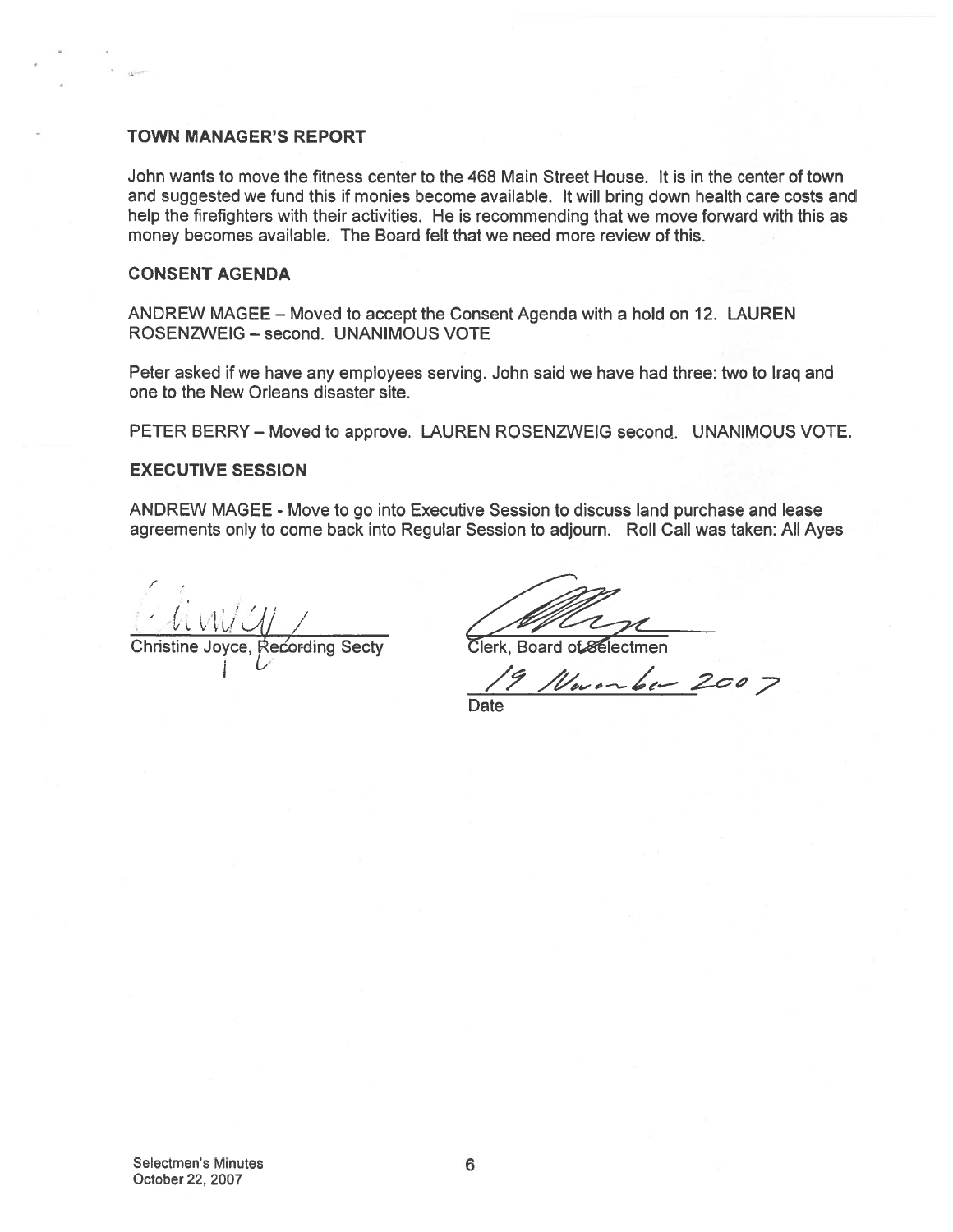# BOARD OF SELECTMEN & SEWER COMMISSIONERS' MEETING AGENDA

Francis Faulkner Meeting Room Town Hall October 22, 2007 7:00 PM

## I. CITIZENS' CONCERNS

## II. PUBLIC HEARINGS AND APPOINTMENTS

- 1. 7:02 OPERATIONAL MINUTE The Town Manager will provide a brief report on topics of interest.
- 2. 7:15 AMENDMENT TO THE TRAFFIC RULES AND ORDERS, FOSTER STREET Enclosed <sup>p</sup>lease find materials in the subject regard, for Board consideration.
- 3. 7:20 LAND/WATER USE STUDY GROUP PRESENTATION Enclosed <sup>p</sup>lease find materials in the subject regard, for Board consideration.
- 4. 8:05 AUDUBON HILL SEWAGE DISPOSAL REPAIRS Enclosed <sup>p</sup>lease find materials in the subject regard, for Board consideration.
- 5. 8:30 TRAFFIC CONCERN ON MAPLE STREET Enclosed <sup>p</sup>lease find materials in the subject regard, for Board consideration.
- 6. 8:45 RECREATION COMMISSION RECOMMENDATION CANINE CONTROL ON CERTAIN RECREATION PARCELS (THIS MEETING WILL OPEN AND THE BOARD MAY WISH TO CONTINUE THIS DISCUSSION TO NOVEMBER 5 AT 8:00 P.M.)

Enclosed <sup>p</sup>lease find materials in the subject regard, for Board consideration.

# **III. SELECTMEN'S BUSINESS**

- 7. MBTA PEDESTRIAN CROSSING SURFACE IMPROVEMENT, CENTRAL STREET AT IDYLWILDE FARM Enclosed <sup>p</sup>lease find materials in the subject regard, for Board consideration.
- 8. STATUS REPORT IN REGARDS TO THE MAIN STREET SIDEWALK PROJECT No Materials Enclosed
- 9. OTHER BUSINESS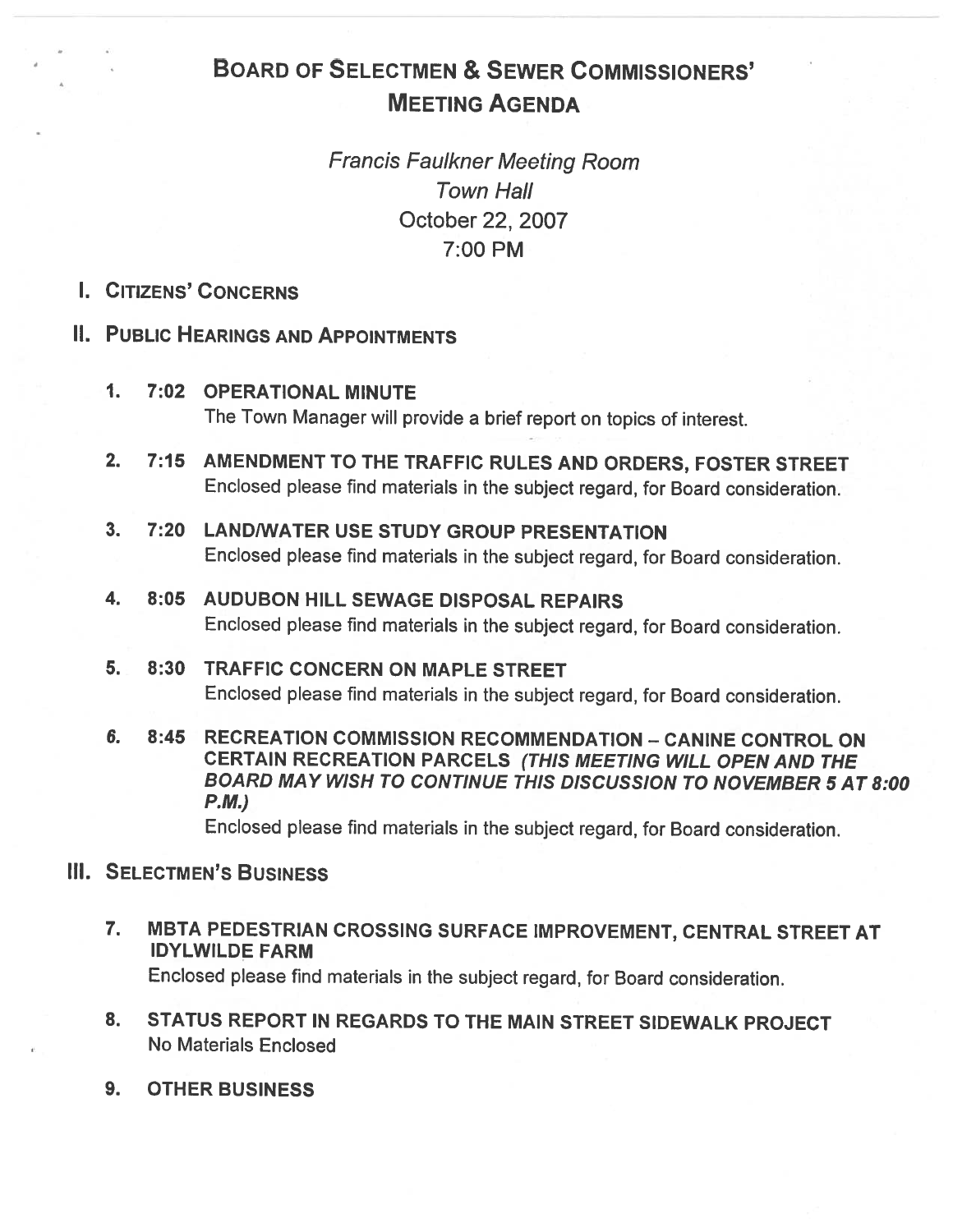# IV. TOWN MANAGER'S REPORT

## 10. 468 MAIN STREET REUSE PROPOSAL

Enclosed <sup>p</sup>lease find materials in the subject regard, for Board consideration.

## V. CONSENT AGENDA

11. ACTON COMMUNITY HOUSING CORPORATION, REQUEST FOR USE OF ROBBINS MILLIPULTE AFFORDABLE HOUSING GIFT FUND

Enclosed please find materials in the subject regard, for Board consideration.

12. EMPLOYER SUPPORT OF THE GUARD AND RESERVES, REQUEST FOR SUPPORT AND SIGNATURE OF A PLEDGE.

Enclosed <sup>p</sup>lease find materials in the subject regard, for Board consideration.

13. REQUEST FROM TRANSPORTATION ADVISORY COMMITTEE (TAC) TO SURVEY CITIZENS REGARDING TRANSPORTATION ISSUES AND PERMISSION TO PROCEED WITH A GRANT APPLICATION.

Enclosed please find materials in the subject regard, for Board consideration.

## 14. ACCEPT GIFT RECREATION DEPARTMENT

Enclosed <sup>p</sup>lease find <sup>a</sup> <sup>g</sup>ift of \$2,000.00 from the Daniel McCarthy Memorial fund to be used to suppor<sup>t</sup> the 2007-08 Acton Teen Repertory Theatre Group, for Board consideration.

## 15. ACCEPT GIFT, MUNICIPAL PROPERTIES

Enclosed <sup>p</sup>lease find <sup>a</sup> gift of an "October Glory" Red Maple valued at \$1,000.00 from NSTAR, for planting on the town Common in front of 468 Main Street, for Board consideration.

16. DISPOSAL OF OBSOLETE MATERIALS, MEMORIAL LIBRARY

Enclosed <sup>p</sup>lease find materials in the subject regard, for Board consideration.

17. COMMITTEE APPOINTMENT, ECONOMIC DEVELOPMENT COMMITTEE, NICHOLAS **FRANCIS** 

Enclosed please find materials in the subject regard, for Board consideration.

# 18. ACCEPT FEE INCREASE — STATE CONTROLLED FEES

Enclosed please find materials in the subject regard, for Board consideration.

# VI. EXECUTIVE SESSION

An Executive Session will be needed for discussion of land purchase and possibly other matters. Materials may be found in the Confidential Folder

# ADDITIONAL INFORMATION

Enclosed <sup>p</sup>lease find additional correspondence that is strictly informational and requires no Board action.